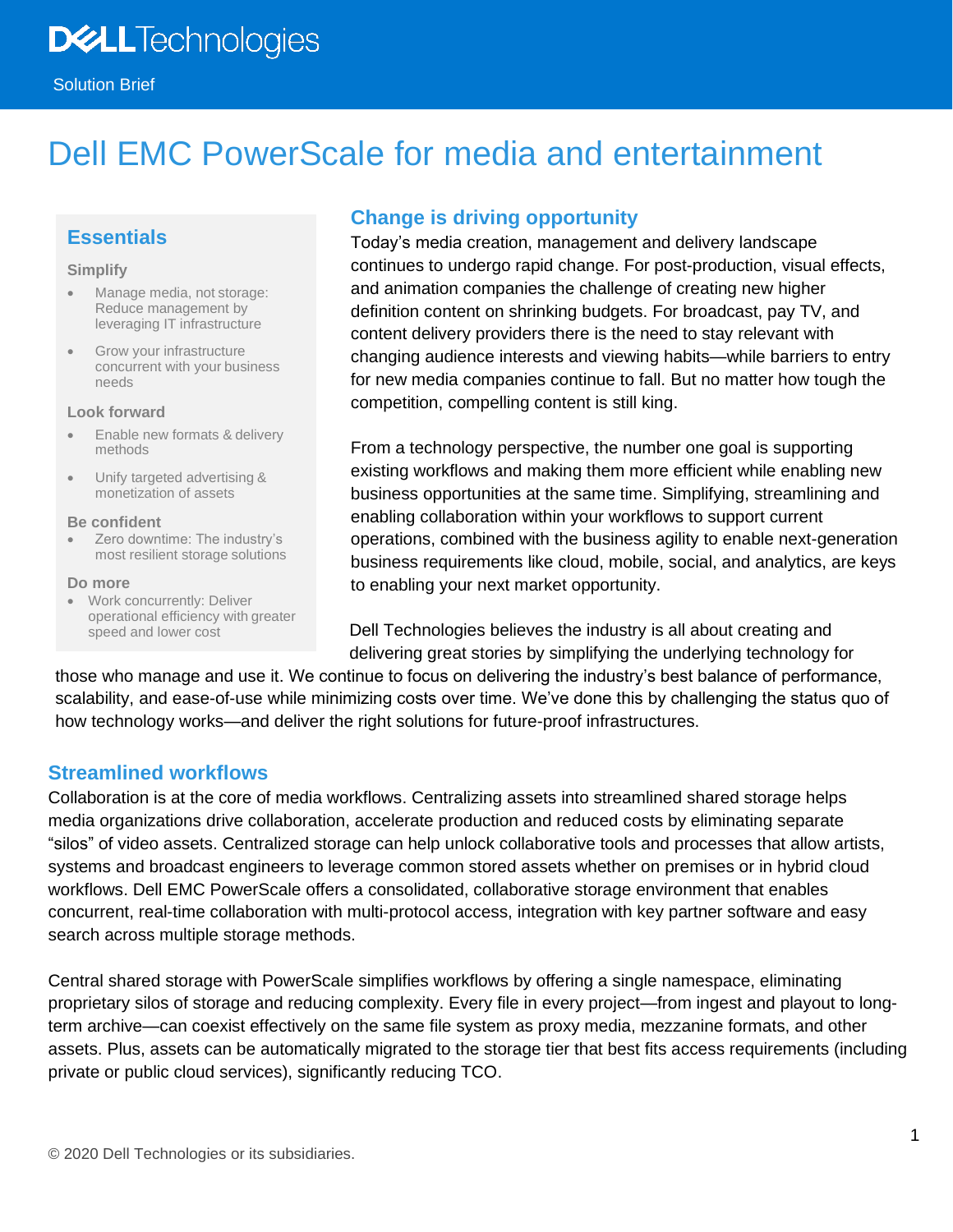In addition, media storage with PowerScale enables in-place analytics. In this new era of the connected consumer, broadcast, pay TV, and content delivery providers need a one-to-one relationship with the media consumer. To capitalize on this relationship, business-to-consumer analytics is critical. In-place analytics provides a wide range of benefits that can inform every aspect of content generation, packaging, and distribution.



## **Spend less, deliver more**

PowerScale's modularity and scalability allows for granular project-based provisioning— letting you buy what you need when you need it, instead of attempting to forecast—or worse, buy for—future storage requirements. There's no need to overprovision storage or have creative teams sitting idle when business grows beyond projections. Hundreds of terabytes or even petabytes of storage can be added within hours, with no downtime and no business disruption.

PowerScale is simple to install, manage, and scale, greatly reducing operating expenses. Unlike traditional enterprise storage, PowerScale stays simple no matter how much storage is added, how much performance is required, or how business needs change in the future. You can add performance and capacity with the push of a button and adapt to dynamic workflows quickly and easily.

*"Our international content workflow is now almost completely file based—access to content is streamlined for editing, compliance and desktop viewing. As a result, we've accelerated time-topublication of new international content by 150%. By giving the channel teams more control over media content, Isilon has enabled us to execute on a completely new content publishing model in the broadcast industry."*

> Tim Bertioli Sr. Director, Media & Technology Infrastructure, Viacom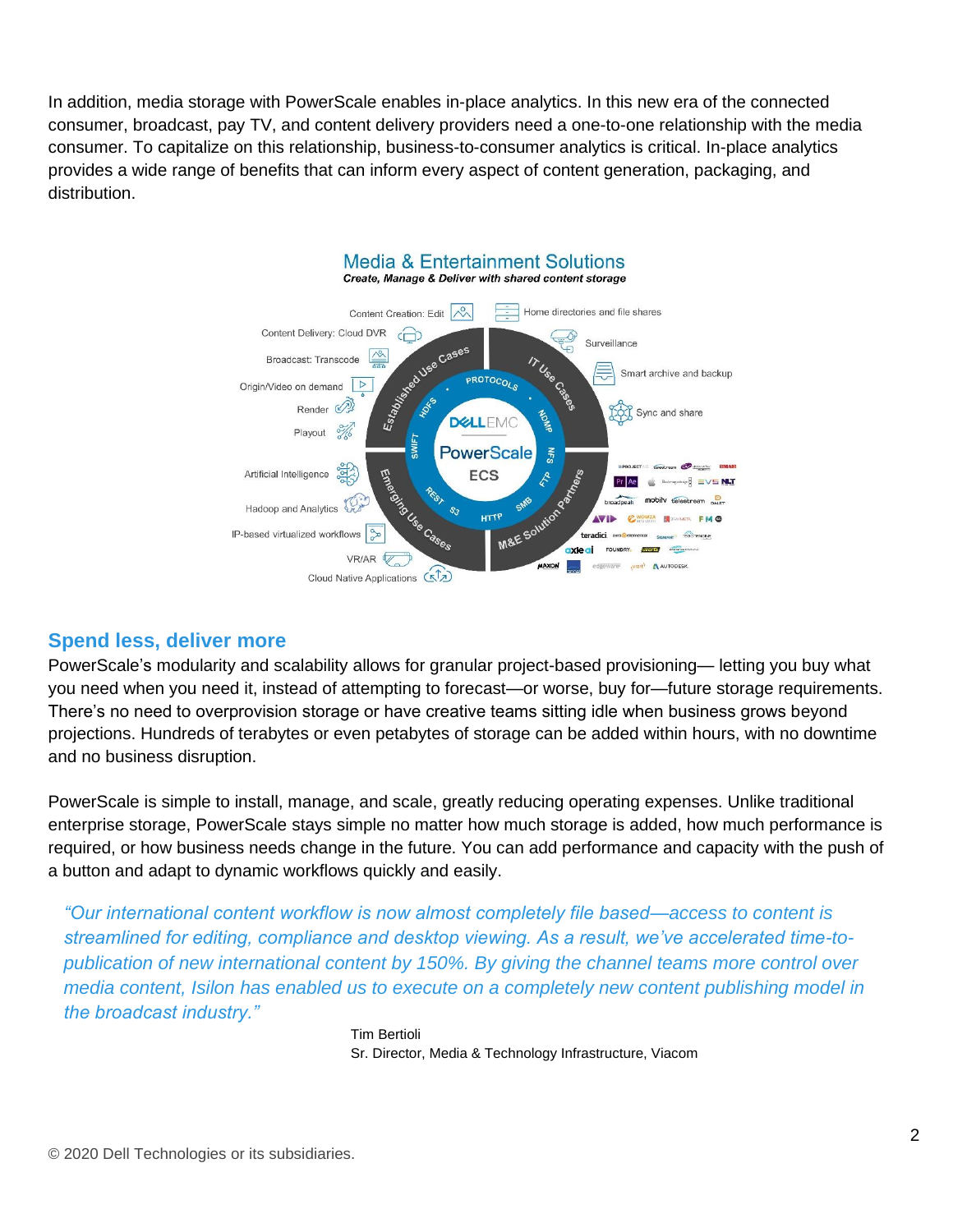### **Optimized data flow for broadcasting**

Broadcasters today face competition from a range of alternate viewing and social media platforms. With the adoption of digital transmission systems has come the launch of multi-channel broadcasts and multi-platform delivery – using Over-the-top (OTT) for live / catch-up and binge-viewing. The need to ingest, preview, edit, process, and deliver media with fast turnaround in a highly automated and integrated digital workflow is essential. System failure cannot be tolerated, requiring parallel redundancy and DR solutions. Modern broadcasting solutions need a scale-out and highly efficient architecture.



As a leader in storage for the broadcast industry, Dell Technologies has over a decade of experience with media storage workflows, supporting hundreds of customers in countries around the world. We partner with leading media industry solution providers from ingest to playout to create end-to-end workflows for linear and on-demand multiplatform delivery of content.

*"We need a storage solution that can reliably deliver unparalleled access to content for our broadcast team, both on-site in Beijing and at our multiple broadcast centers in the United States."*

> Craig lau VP of Technology, NBC Olympics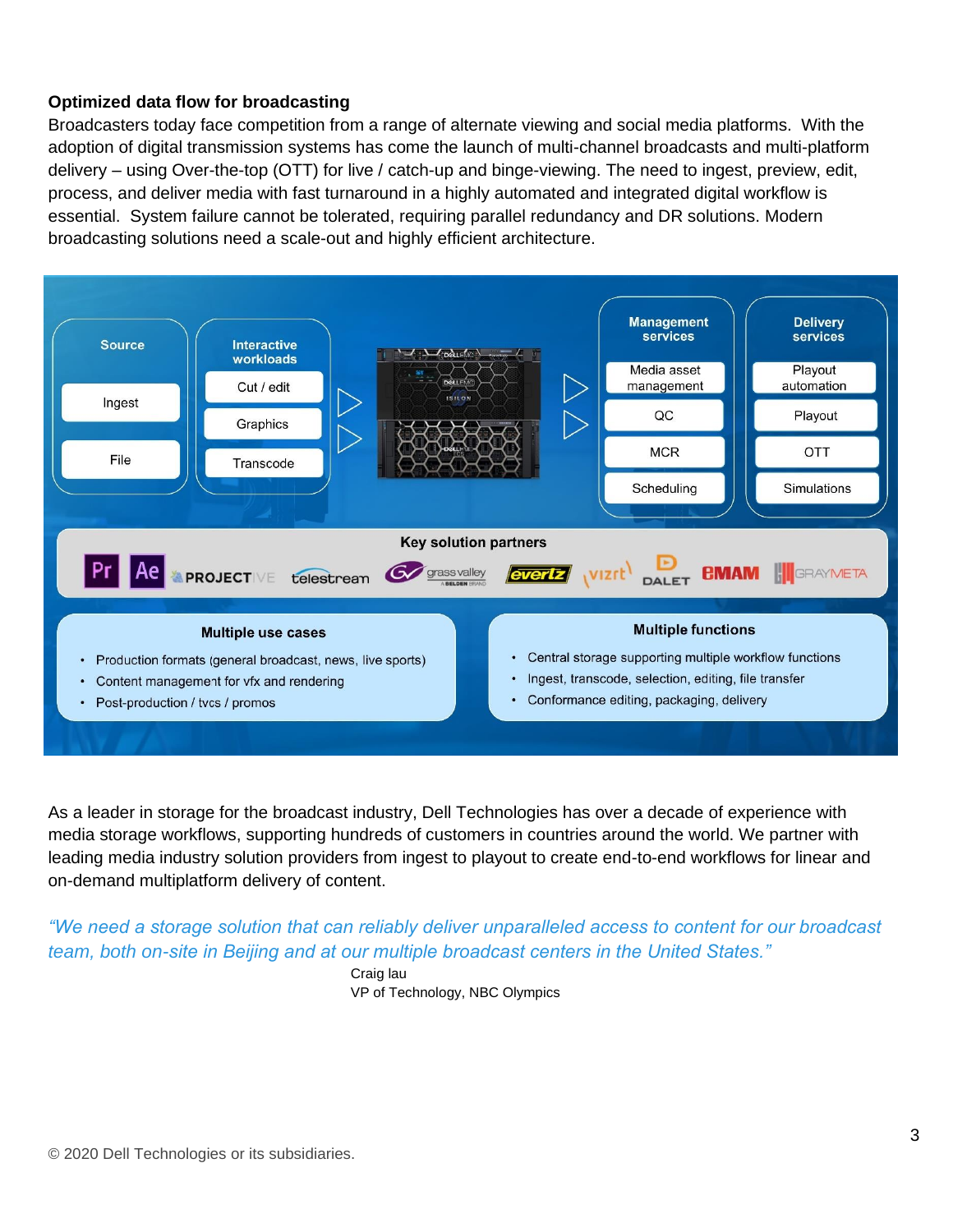### **Optimized data flow for content delivery**

From traditional linear transmission to multiplatform delivery to connected devices such as smartphones, tablets, set top boxes, gaming consoles, and connected TVs, consumers have the flexibility to consume content wherever they have access. Due to the shift in consumer viewing habits to on-demand viewing and the rapidly growing associated market share opportunity, it's clear the demand for both linear and streaming video is a strategic, fast moving, and meaningful business opportunity.

Success competing in linear and on-demand markets often boils down to how you support your workflow speed, insight and agility. PowerScale provides a foundation for processing and delivery of content platforms utilized by leading content providers around the world. Today Dell Technologies storage solutions process and prepare millions of hours of content, that is consumed by billions of subscribers. Dell Technologies provides origin storage solutions serving audio and video content to over one billion subscribers worldwide in the cable, satellite, IPTV, OTT, mobile video, and streaming music industries.



*"Every now and then you run into a product that changes what's possible. Isilon is one of those major advances that enables us to innovate faster and better and bring live video streaming closer to the quality of broadcast TV."*

> Joe Inzerillo SVP, Content Technology/CTO, Major League Baseball Advanced Media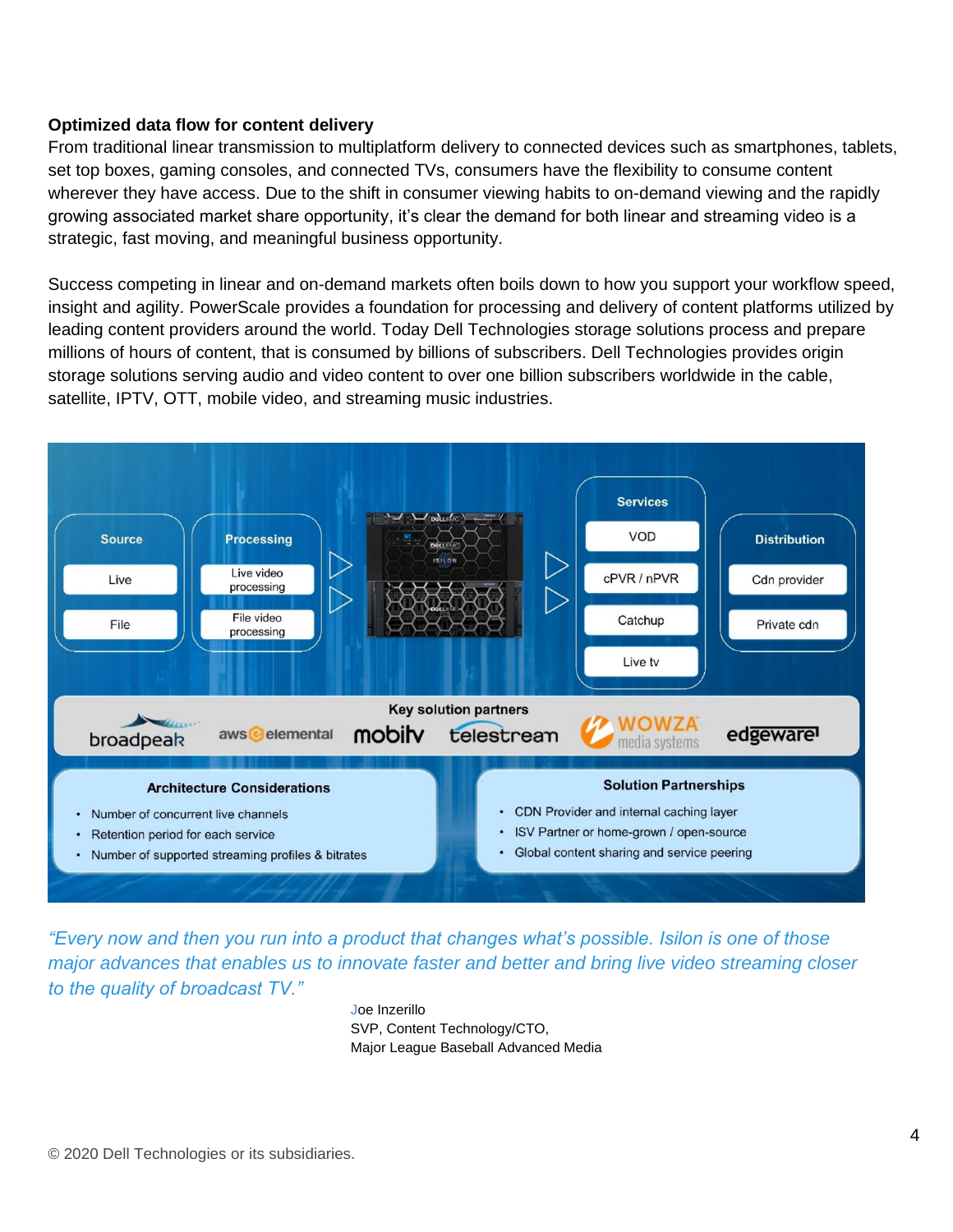### **Optimized data flow for post-production**

Media production companies, whether pre, post, or real-time content creators, are dealing with an explosion of data volumes. Higher quality imaging standards, evolving from HD, to 2K, then 4K/UHD, and now 6K/8K video resolutions are creating exponential growth in asset sizes and the associated complexity of the tools and techniques needed to effectively manage them. Rapidly changing business economics and timelines require consolidation of workflows, technology management simplification, and streamlining of the number of different technologies being deployed.

PowerScale gives post-production teams shared access to a high-performance storage platform, reducing collaboration friction and eliminating silos of content and processes while adding to artists' daily productivity. System Administrators and IT Management alike will benefit from PowerScale's ease of management, performance, data insights, granular scalability and M&E proven PowerScale OneFS enterprise features. Growing a single shared pool of data is literally as simple as pushing a button. PowerScale allows capital procurements to occur in small increments that track to actual business needs.

Dell Technologies' use of open and industry standard protocols and features enables better utilization of available desktop power, provides seamless access to data, and reduces time and energy spent on duplicating data. Plus, assets stored on a properly configured PowerScale cluster are heavily protected from hardware failures, natural disasters, and human-induced failures.



*"Our technology needs to be as powerful, reliable and efficient as we can make it if we are going to produce something beautiful. Isilon is certainly helping us achieve our creative goals."*

> Alex Timbs Head of IT, Animal Logic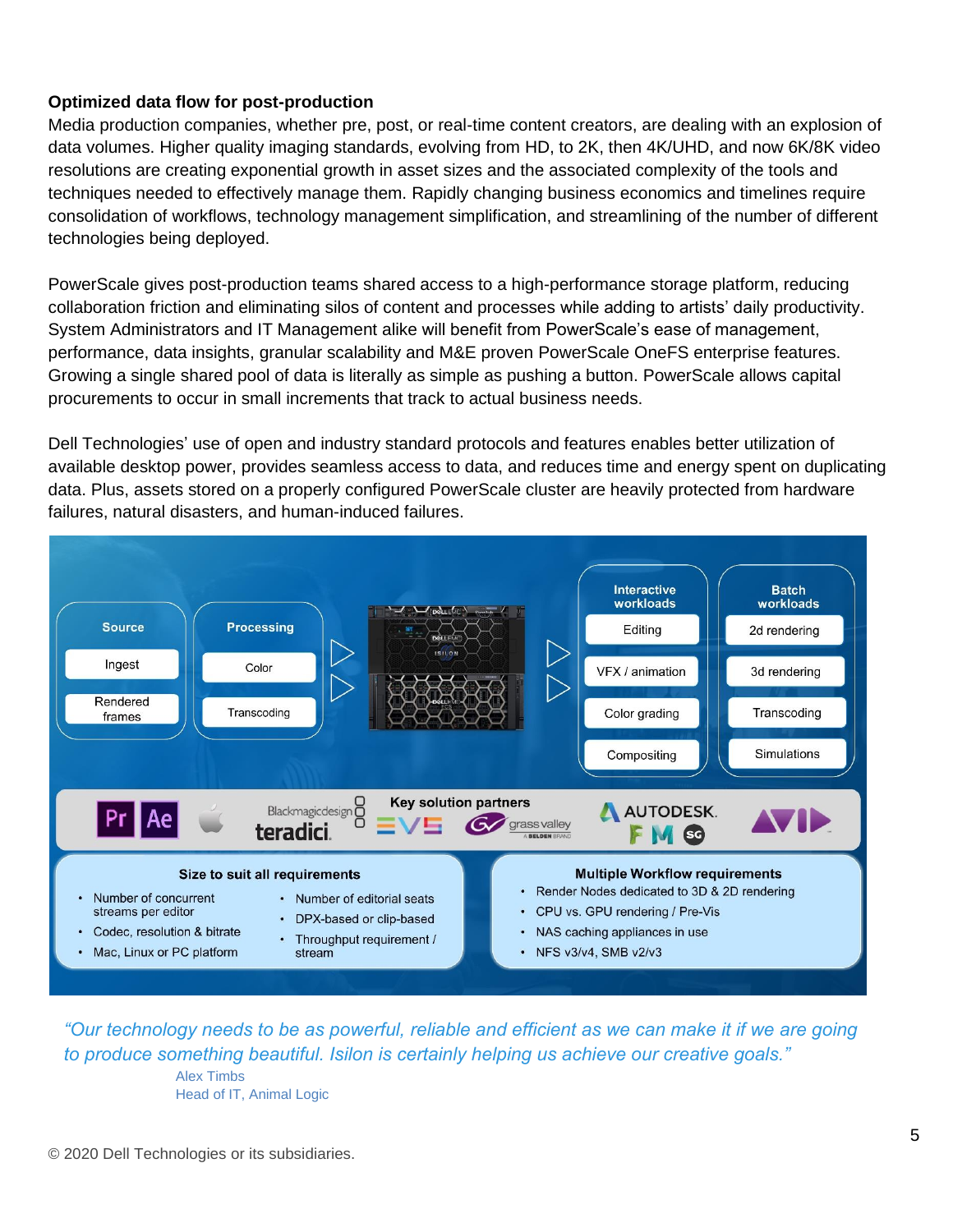# **Extending the value**

The PowerScale shared storage platform goes beyond just providing powerful storage and offers integration with tools to simplify data management. Dell EMC DataIQ empowers organizations to discover, understand and act on unstructured data across heterogeneous storage systems and the cloud. With a unified file system view of PowerScale file-based storage, ECS object storage, third-party storage platforms and cloud, DataIQ delivers unique insights into data usage and storage capacity, while providing content owners with self-service capabilities to move data on demand.

DataIQ accelerates the journey of truly seamless hybrid cloud workflows where your content comes first, regardless of the platform or location of the data. This data first strategy is at the core of the on-premises to cloud based software defined journey for the Dell storage platform and provides a data-centric solution that allows media companies to quickly and seamlessly gain access to content, talent and cloud-based resources wherever great stories are captured, created and produced. In addition, as a data first storage solution, the solutions range from on-premise, to multi-cloud workflows which can substantially reduce costs and increasing agility between cloud providers. A data first workflow extends your collaboration across geographies, allowing remote production offices or "follow-the-sun" content creation and delivery.